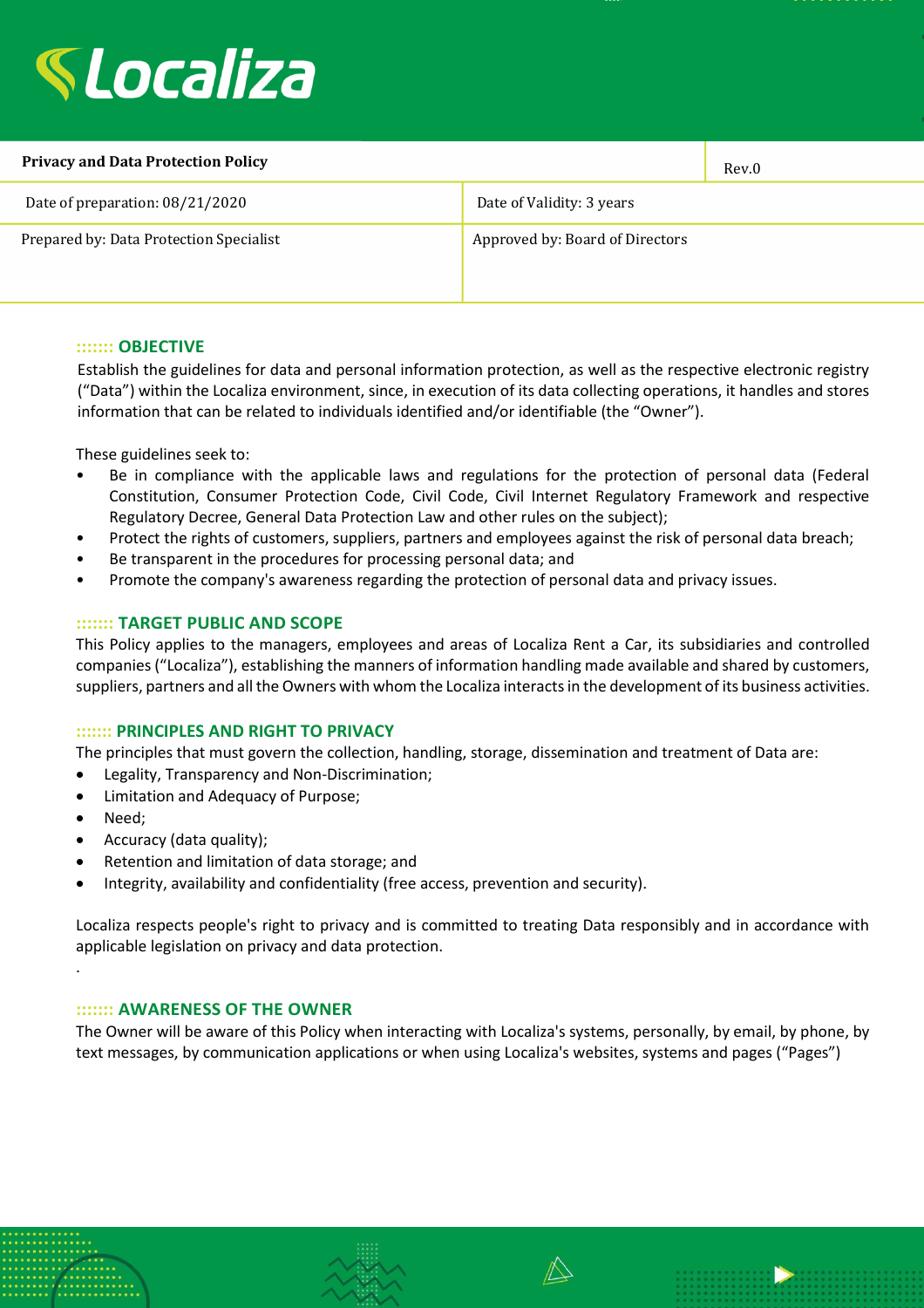

| <b>Privacy and Data Protection Policy</b> |                                 | Rev.0 |
|-------------------------------------------|---------------------------------|-------|
| Date of preparation: 08/21/2020           | Date of Validity: 3 years       |       |
| Prepared by: Data Protection Specialist   | Approved by: Board of Directors |       |

### **::::::: DATA SOURCES**

The information that can be supplied by the Owner includes, but is not limited to:

- name;
- email address;
- mailing address;
- telephone number;
- banking and/or credit card information;
- driver's license information;
- social media account information;
- public profile information;
- identification documents supplied;
- and information about third parties, such as relatives, primary/additional drivers, partners, legal representatives.

The collection of Data or sensitive data related to the Owner ("Sensitive Data") by Localiza can be carried out in two ways: (a) by registering data provided by the Owner and/or (b) registering data collected automatically by other sources. In this case, data collection can be performed through cookies and other similar technologies, public bases or information received in the selection or operation of contracts with suppliers, service providers and partners, or in the contracting of services.

In automatic Data collection of the Owner by means of use of cookies and other similar Technologies, Localiza's purpose is:

- to ensure the best user experience and integral functionality of sites and applications;
- for statistical trend analysis;
- webpage and media management;
- tracking of user behavior in Localiza's Privacy Portal's environment, platform and Page functions.

The Owner is assured control of the use of cookies by means of configuration settings in the Navigator and is aware that, in case of deactivation, certain use of Page resources and functions may be limited.

In some instances, we may request, based on voluntary release and for specific purposes, some Sensitive Data to fulfill legal or regulatory obligations of other permitted cases allowed by applicable law.

#### **::::::: DATA PROCESSING**

The Data will be used for the exact purpose for which it was collected, including:

- to enter, respond to or contact the Owner;
- so that contracts can be executed by Localiza;
- to provide assistance and support related to Localiza's business activity;
- for advertising purposes;
- for sending event information, company news and promotional materials;
- for registering and executing contracts with suppliers and partners.

Localiza may perform Data processing: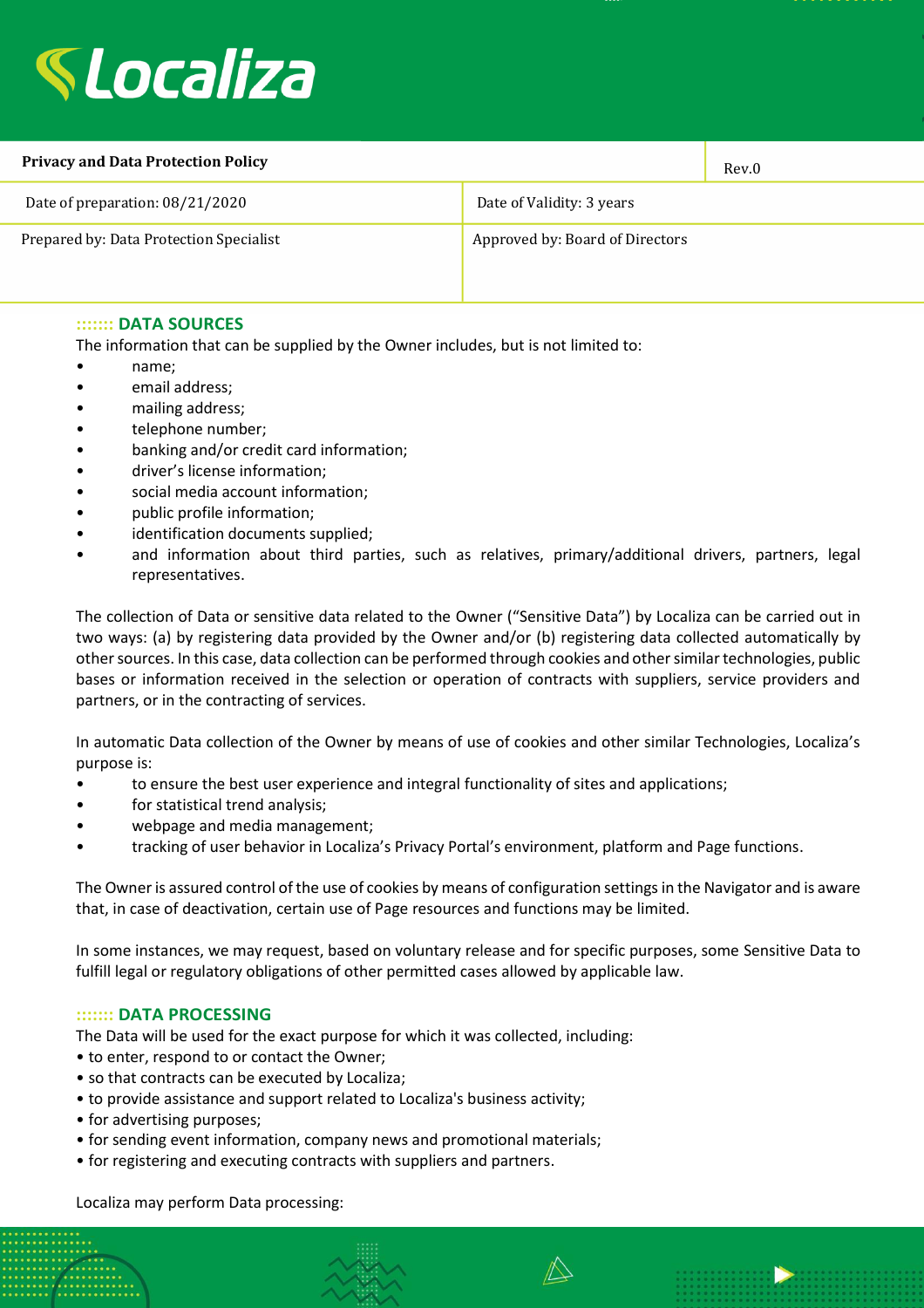

| <b>Privacy and Data Protection Policy</b> |                                 | Rev.0 |
|-------------------------------------------|---------------------------------|-------|
| Date of preparation: 08/21/2020           | Date of Validity: 3 years       |       |
| Prepared by: Data Protection Specialist   | Approved by: Board of Directors |       |

- for the fulfilment of legal or regulatory obligations;
- when consented to by the Owner;
- when necessary for the execution of a contract or contract-related procedures;
- to safeguard its rights;
- for the protection of the Owner's life or physical well-being; and
- when needed to serve its legitimate interests.

The processing of Sensitive Data may occur in the above cases or to ensure the prevention of fraud and the security of the Owner.

Data processing involving children will only occur with the specific consent of at least one parent or legal guardian.

The Owner may request, at any time and free of charge, information on the processing or disposal of his Data, as well as the cancellation of his registration to receive marketing and advertising emails and SMS.

This request must be made by filling in the form available on the Localiza Privacy Portal through the link localiza.com/privacidade.

## **::::::: DATA SHARING**

Localiza may share the Owner's information, in order to meet specific purposes, aiming at the operationalization and development of business activity with third parties, among which:

- Localiza suppliers and service providers, responsible for assisting in the execution of contracts and availability of Localiza products;
- partners involved in commercial relations with Localiza, for the development of activities, as well as for advertising purposes; and
- public authorities, in case of legal or judicial obligation, for protection of rights, fulfillment of duties, guarantee of security for Owners, investigation of fraud and/or answers to questions made by public agents.

The sharing of Data held by Localiza will take place after the implementation of appropriate measures to ensure that the Data is used in a manner consistent with this Policy, including, without limitation, the maintenance of its confidentiality and integrity.

In case of international data transfer, Localiza undertakes to observe, in the transmission, the applicable regulations.

## **::::::: DATA SECURITY**

Data security aims to protect against accidental or unlawful situations of destruction, loss, alteration, communication or any form of inappropriate treatment, in addition to discriminatory information processing.

Localiza processes and stores the Data provided by the Owner or collected through the adoption of technical, administrative and organizational security practices and measures, all of which are capable of protecting and maintaining the integrity of the Data, in line with good market practices and the applicable law.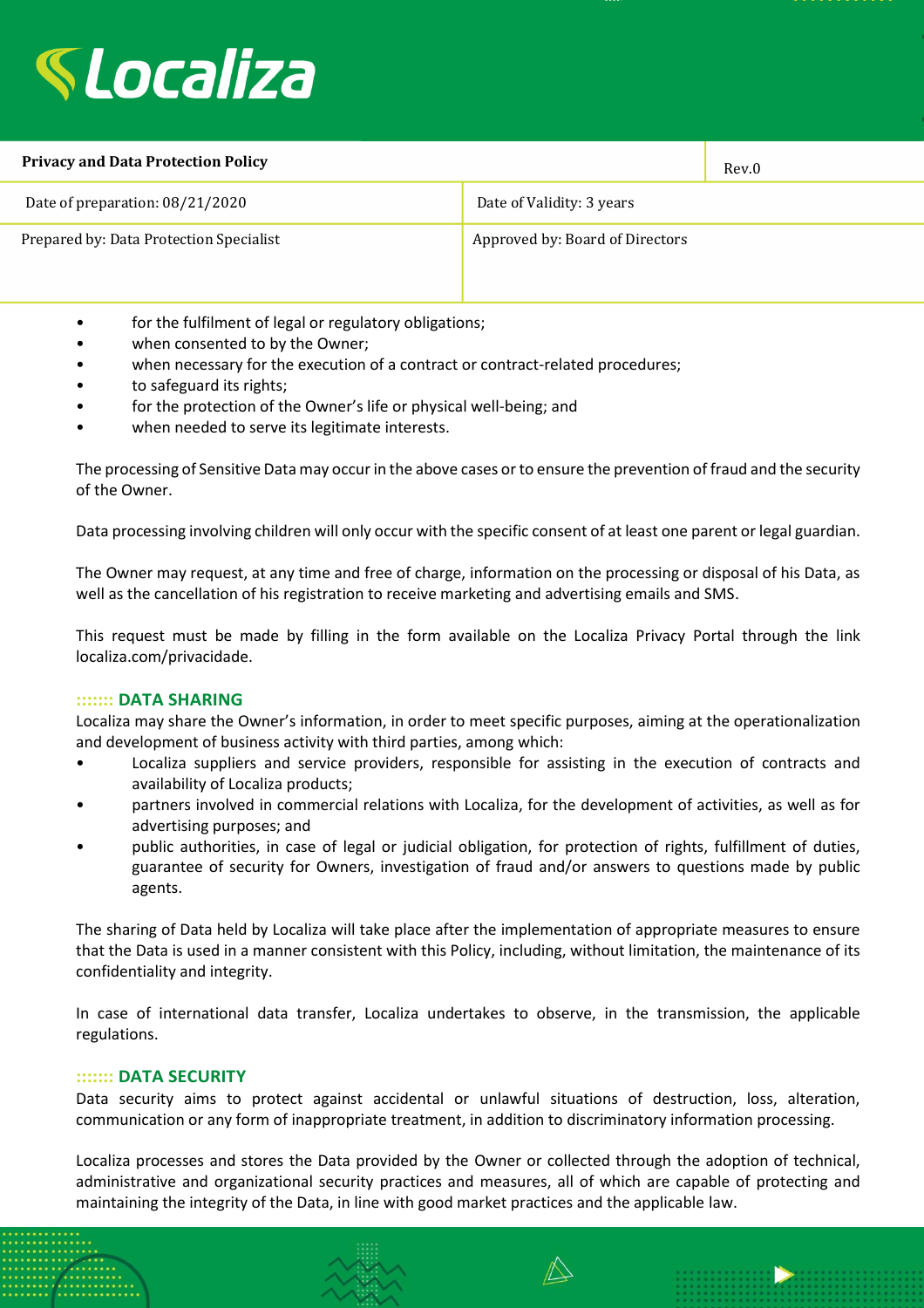

| <b>Privacy and Data Protection Policy</b> |                                 | Rev.0 |
|-------------------------------------------|---------------------------------|-------|
| Date of preparation: 08/21/2020           | Date of Validity: 3 years       |       |
| Prepared by: Data Protection Specialist   | Approved by: Board of Directors |       |

Localiza undertakes to inform the Owner, the National Personal Data Protection Authority (*Autoridade Nacional de Proteção de Dados Pessoais*) and the relevant regulatory bodies of any security incident that may cause a relevant risk or loss.

# **::::::: TRANSPARENCY OF DATA AND OWNERS' RIGHTS**

The Data will be processed and retained as long as necessary to fulfill the purpose for which they were collected, to enable the execution of contracts, offer benefits and fulfill obligations, according to the terms and obligations provided for by law or in specific regulations.

At any time, the Owner may request,

- confirmation of the existence of processing;
- access to Data;
- rectification of incomplete, inaccurate or outdated data;
- anonymity, blockage or elimination of unnecessary, excessive or processed Data not in keeping with this Policy;
- Data transmission to a supplier or service provider;
- elimination of processed Data
- information from public and private entities with which his Data was shared;
- information about the possibility of not supplying consent and its consequences; and
- abrogation of consent.

The Owner's requests regarding the Data must be made by filling in the form available on the Localiza Privacy Portal through the link: localiza.com/privacidade.

## **::::::: SITES AND THIRD-PARTY SERVICES**

The Localiza Privacy Portal and platforms managed by Localiza may contain links to third party websites and applications. In case of use of these by the Owner, the possibility exists of information being collected, processed and shared by third parties not linked to Localiza. In these cases, Localiza is not responsible for the content or privacy practices of third parties.

#### **:::::: VALIDITY AND POLICY CHANGES**

This Policy will come into effect on the date of its approval by the Board of Directors and will remain valid for 3 (three) years or until there is a resolution to the contrary.

Localiza may change this Policy at any time, without prior notice to the Owner.

On the other hand, Localiza may not, without notifying the Owner, change:

- the specific purpose of the Data processing;
- the form and duration of the Data processing;
- the identity of the controller; and/or
- the information about shared Data use by the controller and the finality.